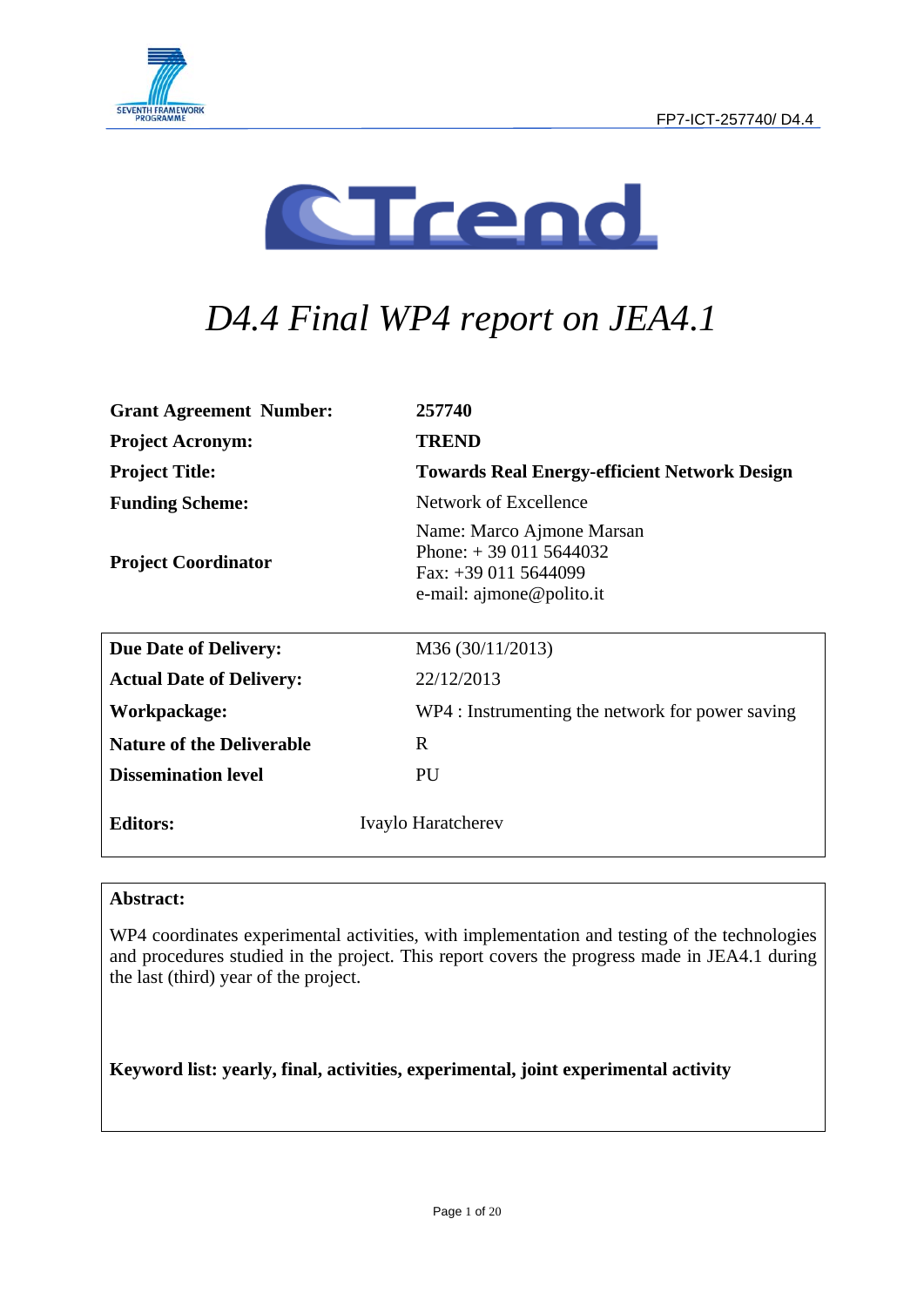

## **Disclaimer**

*The information, documentation and figures available in this deliverable are written by the TREND Consortium partners under EC co-financing (project FP7-ICT-257740) and does not necessarily reflect the view of the European Commission.* 

*The information in this document is provided "as is", and no guarantee or warranty is given that the information is fit for any particular purpose. The user uses the information at its sole risk and liability.*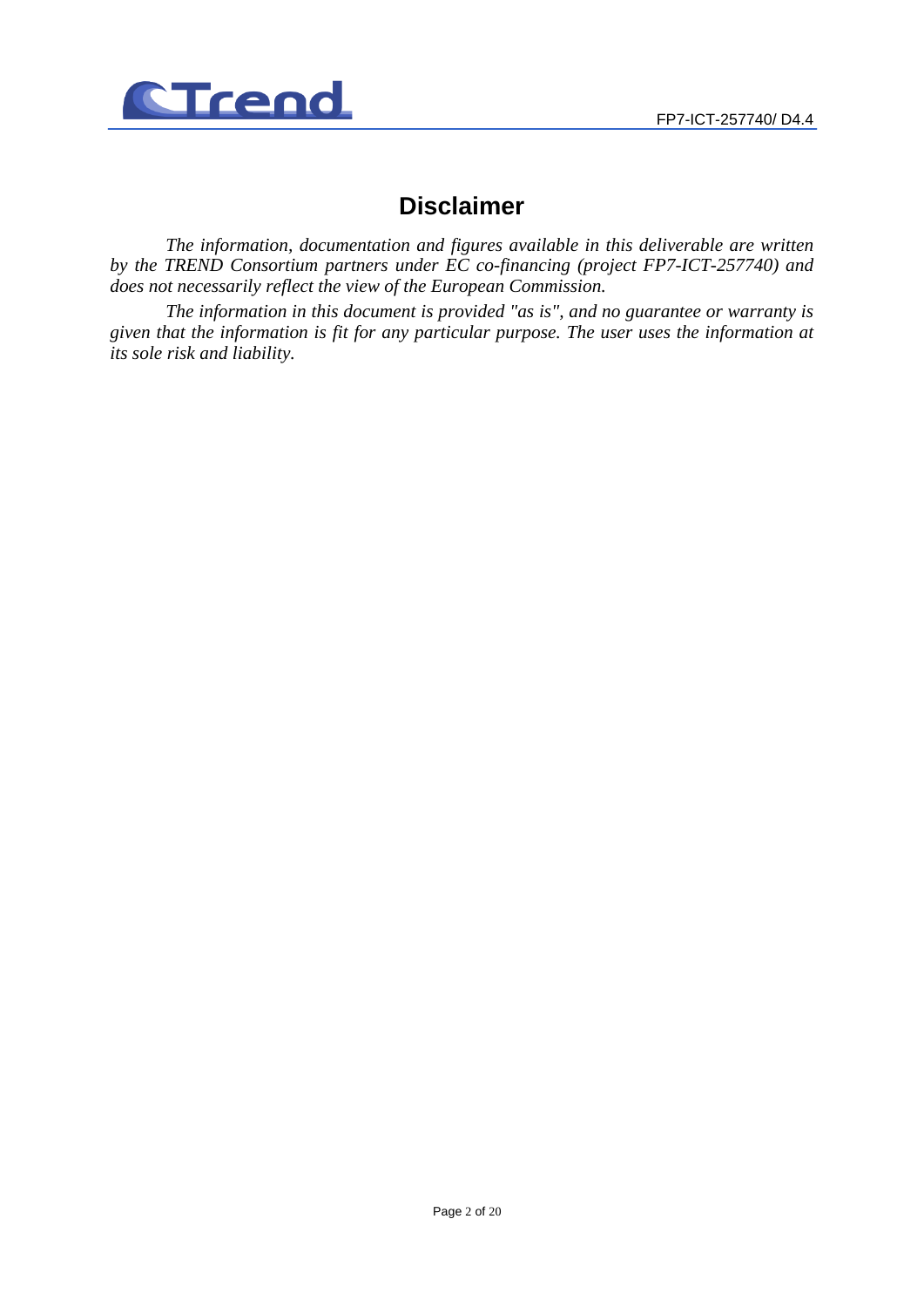

# **Table of Contents**

| TASK 4.1 AND JEA4.1 (TD 4.1): DEVELOPMENT OF A TOOL FOR MONITORING<br>AND CONTROLLING THE POWER CONSUMPTION OF NETWORKING |
|---------------------------------------------------------------------------------------------------------------------------|
|                                                                                                                           |
|                                                                                                                           |
|                                                                                                                           |
|                                                                                                                           |
|                                                                                                                           |
|                                                                                                                           |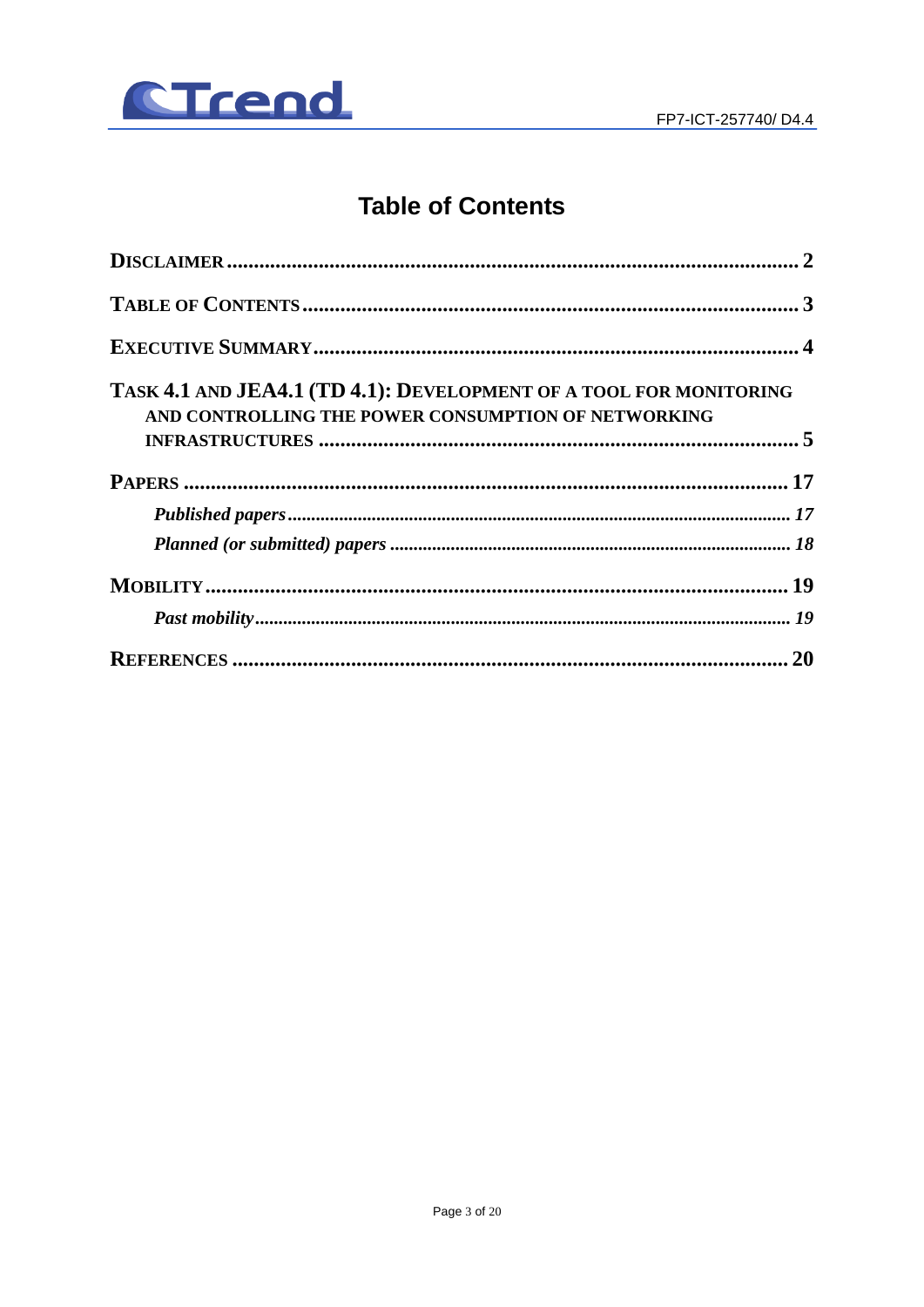

.

# **Executive Summary**

This document presents the final yearly report for WP4 of TREND. TREND is a Network of Excellence (NoE) funded by the Seventh Framework Programme of the European Commission (FP7/2007-2013) under grant agreement n. 257740. The aim of the NoE is to assess and reduce the energy consumption of telecommunication networks.

This document contains the final progress report for JEA4.1 in WP4. It also contains a record of produced papers.

The first joint experimental activity of WP4 has been focused on creating an elaborate tool for measuring and collecting energy consumption and utilization data for various network devices. The tool, named TREND-Meter, also consolidates the data, and provides public web interface to access the measurements database.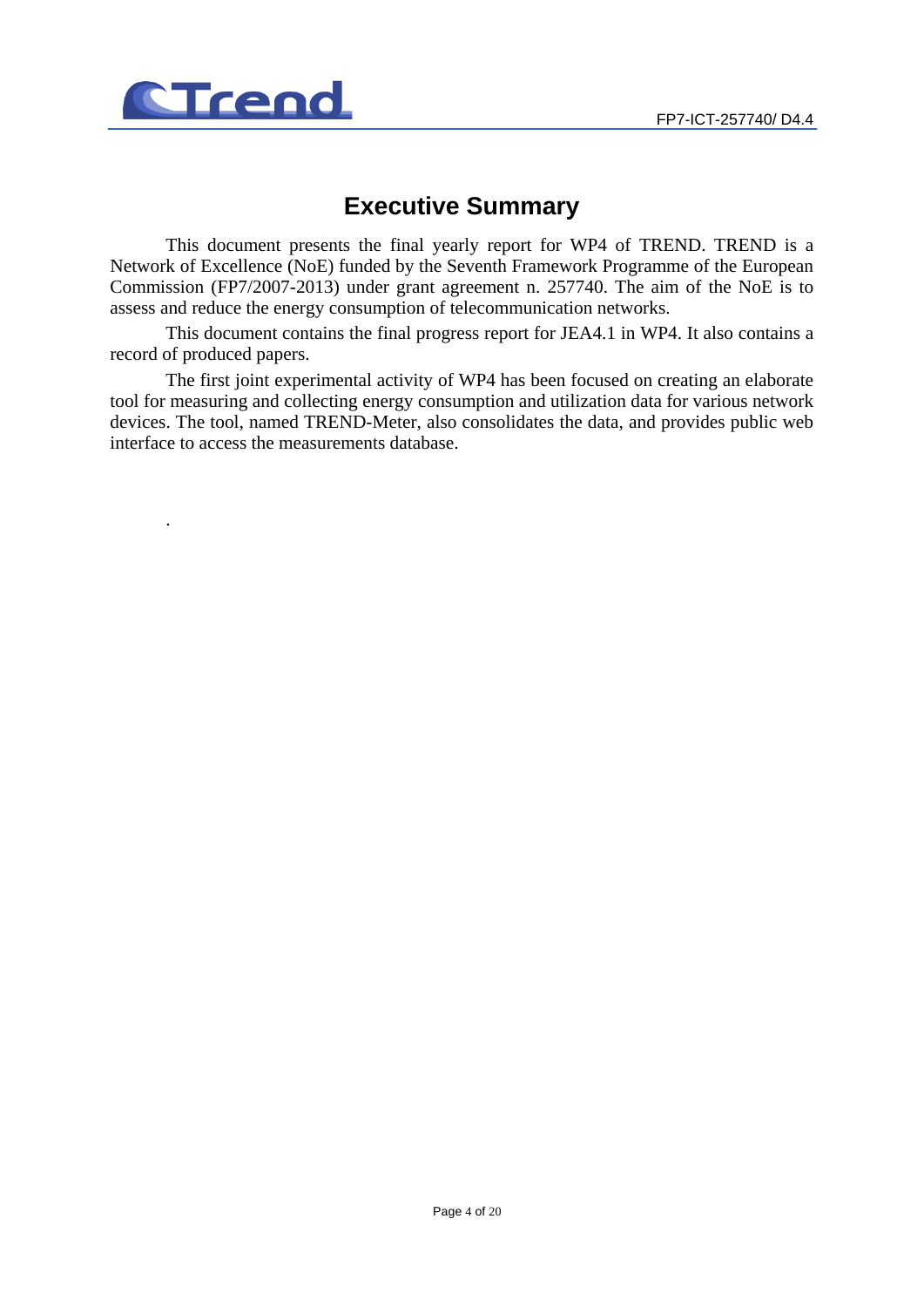

## **Task 4.1 and JEA4.1 (TD 4.1): Development of a tool for monitoring and controlling the power consumption of networking infrastructures**

#### **Partners:** ALBLF, IHU, UTH, POLITO, TUB

**Summary:** During this activity, we have developed a tool, called TREND-meter [1], to measure power consumption and utilization of different networking devices. The tool description and a set of results is reported in the D4.3 Second WP4 yearly report. During the last year of this activity, we have increased the set of monitored devices, we have integrated the Trend-meter with two software tools used for network monitoring, and we have published a paper in an international journal.

#### **Results:**

The main goal of the Trend-Meter is to collect data of power consumption and utilization from a variety of devices connected to the Internet: a centralized server gets measurements from the devices hosted in different TREND partners' locations. As a second goal, the TREND-meter aims at consolidating these measurements to study whether there are similarities in the patterns of power and utilization of the devices. Additionally, collected data from the TREND-meter is made publicly available, with friendly graphical representation of the information. The architecture is composed of three main units: a device back-end for collecting the measurements, a server back-end collecting and storing the information from all the devices, and a server front-end to display the information on a web site.

During the last year of this activity we have added a femtocell to the set of monitored devices. The femtocell is located in the laboratory of Alcatel Lucent Bell Labs France. It is a modified variant of a commercially available 3G femtocell. The additional functionality of this enhanced version includes real-time power self-estimation and standby mode capabilities. It also supports remote power monitoring and control via different interfaces – one directly to the TREND-meter, and another one via the local web server. More information about the "green" femto can be found in Section 2.2 of deliverable D4.5



**Fig.1: Power consumption variation of the femtocell. Days of the week are reported in the x axis.**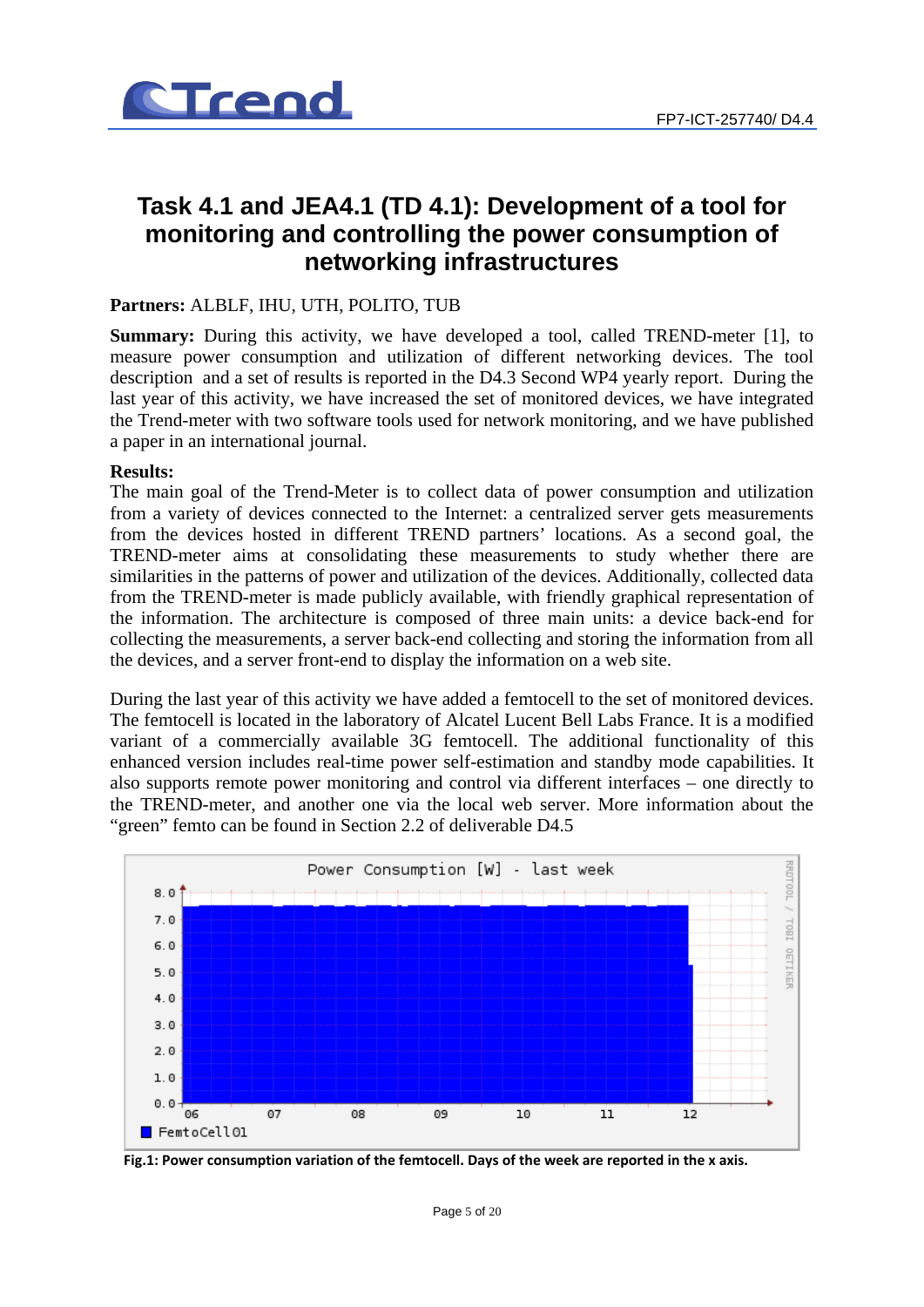



**Fig.2: Traffic variation on the femtocell. Days of the week are reported on the x axis.**

Fig.1 and Fig.2 report the results available on the TREND-meter web site (http://www.trend.polito.it). While traffic changes during the day, the power consumption is almost constant (in the case without dynamic power-control). This should trigger network manufacturers to deploy more energy proportional devices.

### **Integration of the TREND-Meter with Existing Monitoring Tools**

Network monitoring is one of the main capabilities that need to be included in any network management platform. Existing network monitoring software tools control many features, such as traffic levels, hardware and applications states. However, little attention is paid to monitoring the power consumption of network devices. At the same time, the TREND-meter lacks detailed measurements on device utilization which are instead available in existing monitoring systems. The goal of this activity has been to integrate the TREND-meter software with existing monitoring tools. In particular, we have selected Nagios and Spiceworks due to their popularity as monitoring tool.

#### **Integration with Nagios**

We have divided the work into two main tasks:

a) implementation of the TREND-meter plugin to export data into the Nagios format; b) integration of the exported data inside Nagios.

Fig. 3 reports a schematic description of the architecture. Nagios runs the TREND-meter plugin whenever there is a need to check the status of one of the devices monitored by the TREND-meter. The TREND-meter plugin then interacts with the TREND-meter database to retrieve the information on the device status.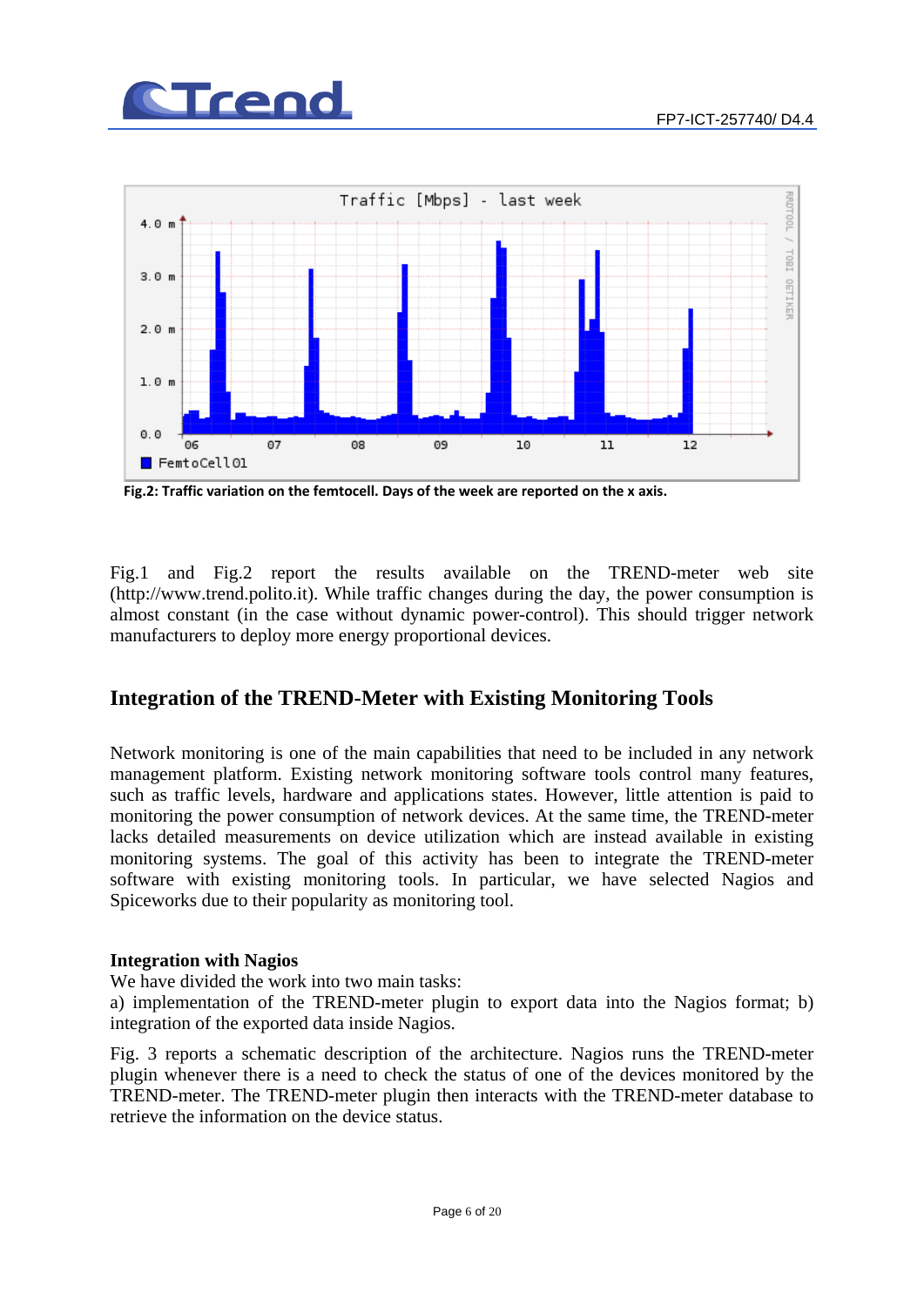



TREND-Meter DB

**Fig.3 Block diagram of the architecture. The TREND‐ meter plugin exports the data from the TREND‐meter DB to the Nagios process**

| Host **              | Service <sup>+</sup> +    | Status <sup>**</sup> | Last Check <sup>+</sup> + | <b>Status Information</b> |
|----------------------|---------------------------|----------------------|---------------------------|---------------------------|
| <b>DataCenterIHU</b> | Power Consumption [W]     | OK                   | 08-09-2013 16:33:45       | 11271.6620521173          |
|                      | <b>Utilization [Mbps]</b> | OK                   | 08-09-2013 16:34:34       | 0.10742468485342          |
| Femtocell            | Power Consumption [W]     | <b>WARNING</b>       | 08-09-2013 16:32:23       | $\Omega$                  |
|                      | <b>Utilization [Mbps]</b> | <b>WARNING</b>       | 08-09-2013 16:33:58       | $\bf{0}$                  |
| PCPoli               | Power Consumption [W]     | OK                   | 08-09-2013 16:32:47       | 26 8484848484848          |
|                      | <b>Utilization IMbps1</b> | OK                   | 08-09-2013 16:34:36       | 0.00237066666666667       |
| PolitoSubnet         | Power Consumption [W]     | OK                   | 08-09-2013 16:34:12       | 3075                      |
|                      | Utilization               | OK                   | 08-09-2013 16:36:01       | 1.4734725                 |
| SWRouter             | Power Consumption [W]     | OK                   | 08-09-2013 16:34:50       | 169.534125576765          |
|                      | <b>Utilization [Mbps]</b> | OK                   | 08-09-2013 16:36:26       | 0.563535235294118         |
| routerRoma           | Power Consumption [W]     | <b>WARNING</b>       | 08-09-2013 16:32:45       | $\mathbf{0}$              |
|                      | <b>Utilization [Mbps]</b> | <b>WARNING</b>       | 08-09-2013 16:34:20       | $\mathbf{0}$              |



The data retrieved by the TREND-meter has been integrated inside Nagios. In particular, the information about power consumption and load is stored, together with the status of each device (on/off). This information is then processed inside Nagios in order to obtain consolidated results, like charts and alerts. An example of output is reported in Fig.4. In this case, Nagios displays warnings for the measurements that are not available. Additionally, the value of power consumption and utilization is stored in the status information.

In the following, we report the code of the script to export the data from the TREND-meter.

```
#!/bin/bash 
PROGNAME=`basename $0` 
PROGPATH=`echo $0 | sed -e 's,[\\/][^\\/][^\\/]*$,,'`
REVISION="1.0" 
\mathbb{C}TATE \capK-0;
STATE_WARNING=1; 
STATE_CRITICAL=2;
STATE_UNKNOWN=3;
print_usage() { 
   echo "Usage:" 
   echo " $PROGNAME --help" 
 echo " $PROGNAME --version"
} 
print_help() {
```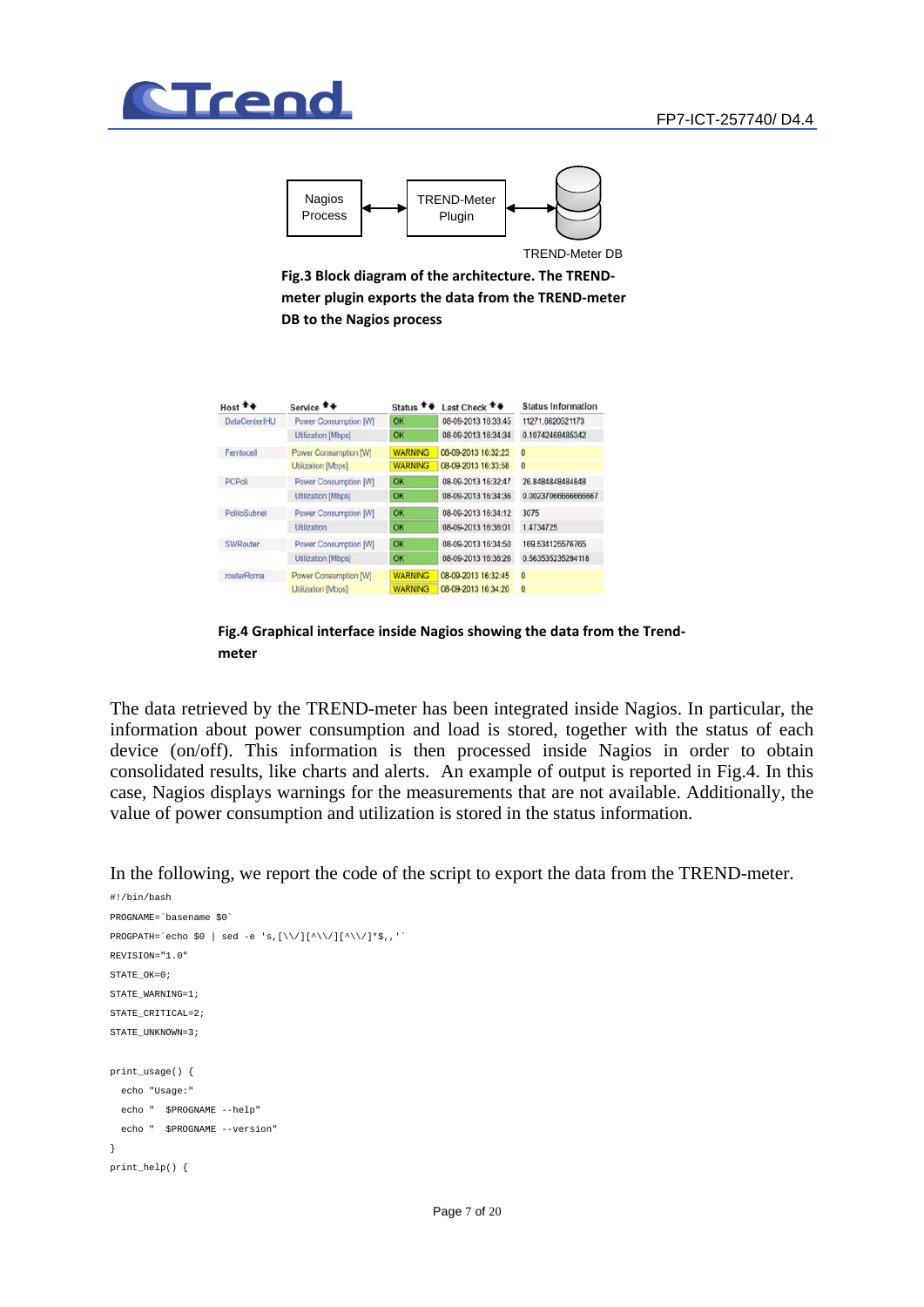

```
 print_revision 
  echo "" 
   print_usage 
   echo "help for the command" 
} 
print_revision() { 
   echo $PROGNAME $REVISION 
} 
#function to display the power 
print_power() { 
  case "$1" in 
   router) 
           ret_value=`cat /home/nagios/measurements/Nagios_RouterRoma.txt | cut -d ' ' -f1`; 
          \cdots pc) 
          ret_value=`cat /home/nagios/measurements/Nagios_PCPoli.txt | cut -d ' ' -f1`; 
          \cdots swrouter) 
           ret_value=`cat /home/nagios/measurements/Nagios_SWRouter.txt | cut -d ' ' -f1`; 
          \langle i \rangle i datacenter) 
           ret_value=`cat /home/nagios/measurements/Nagios_DataCenterUTH.txt | cut -d ' ' -f1`; 
            ;; 
   femtocell) 
           ret_value=`cat /home/nagios/measurements/Nagios_FemtoCell01.txt | cut -d ' ' -f1`; 
          \cdot;;
   subnet) 
           ret_value=`cat /home/nagios/measurements/Nagios_PoliToSubnet.txt | cut -d ' ' -f1`; 
         \cdots;
   *) 
           exit $STATE_CRITICAL 
           ;; 
   esac 
   echo $ret_value 
   if [ $ret_value == 0 ] 
           then exit $STATE_WARNING 
   fi 
} 
#function to display the traffic 
print_traffic() { 
  case "$1" in 
   router) 
           ret_value=`cat /home/nagios/measurements/Nagios_RouterRoma.txt | cut -d ' ' -f2`; 
           ;; 
   pc) 
           ret_value=`cat /home/nagios/measurements/Nagios_PCPoli.txt | cut -d ' ' -f2`; 
          \cdot;;
   swrouter) 
           ret_value=`cat /home/nagios/measurements/Nagios_SWRouter.txt | cut -d ' ' -f2`; 
          \cdot;
```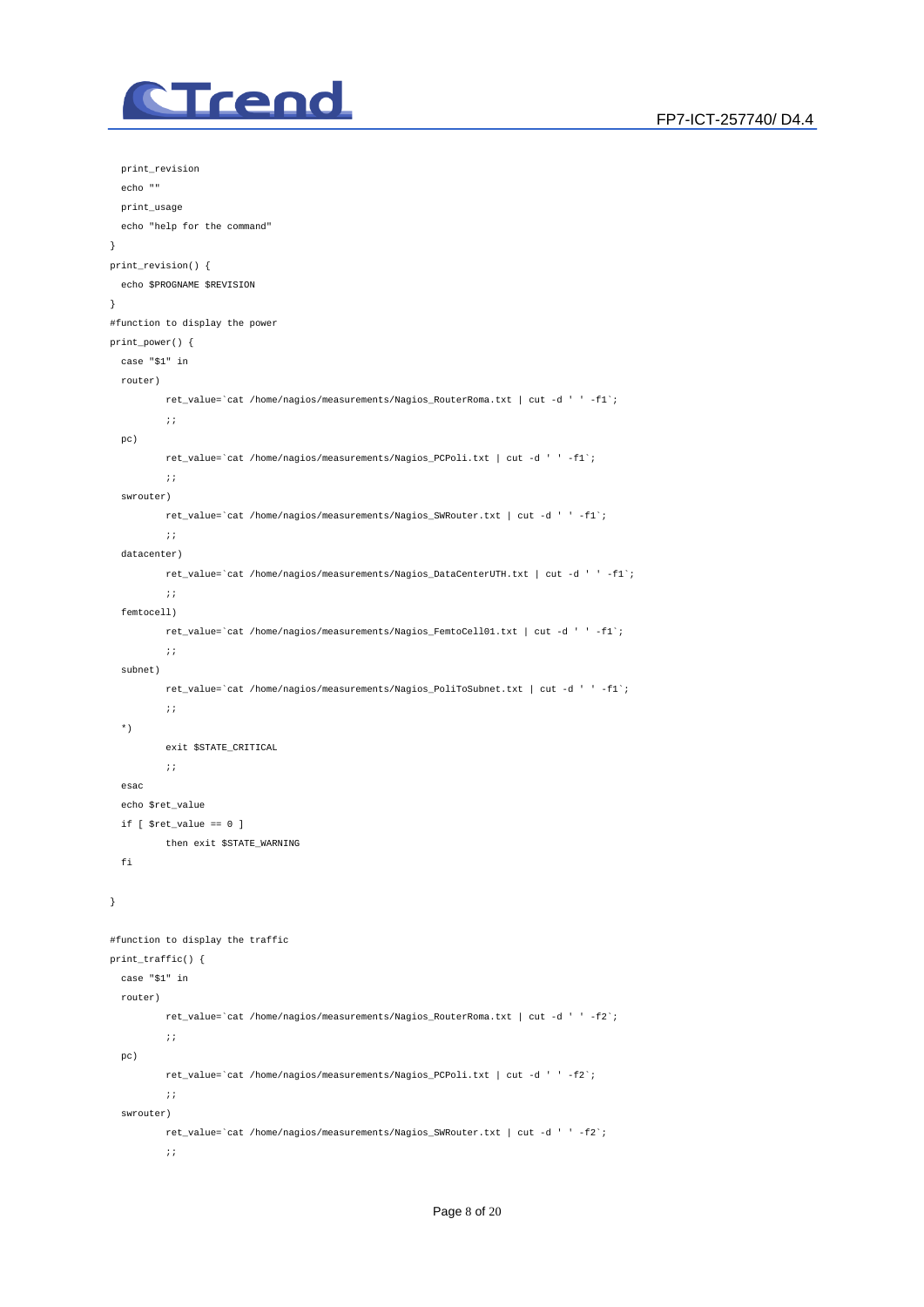

```
 datacenter) 
           ret_value=`cat /home/nagios/measurements/Nagios_DataCenterUTH.txt | cut -d ' ' -f2`; 
           \cdots;
   femtocell) 
           <code>ret_value=`cat /home/nagios/measurements/Nagios_FemtoCell01.txt | cut -d ' ' -f2`;</code>
          \cdots subnet) 
             ret_value=`cat /home/nagios/measurements/Nagios_PoliToSubnet.txt | cut -d ' ' -f2`; 
           \cdots *) 
           exit $STATE_CRITICAL 
          \cdot;;
   esac 
   echo $ret_value 
   if [ $ret_value == 0 ] 
           then exit $STATE_WARNING 
  fi 
} 
# Information options 
case "$1" in 
--help) 
                       print_help 
    exit $STATE_OK 
  \langle \cdot \rangle ; \langle \cdot \rangle-h) 
                      print_help 
    exit $STATE_OK 
    \langle \hat{r} \hat{r} \rangle--version) 
                       print_revision 
   exit $STATE_OK 
    \langle i|i\rangle-V)
                      print_revision 
     exit $STATE_OK 
    \langle i|i\rangle--power) 
                      print_power $2 
   exit $STATE_OK 
   \cdots;
-P)
                      print_power $2 
   exit $STATE_OK 
   \mathcal{G}(\mathcal{G}) is a set of \mathcal{G}(\mathcal{G})--traffic) 
                       print_traffic $2 
     exit $STATE_OK 
    \langle i|i\rangle-T) 
                       print_traffic $2 
     exit $STATE_OK 
    \langle \cdot \rangle ;
```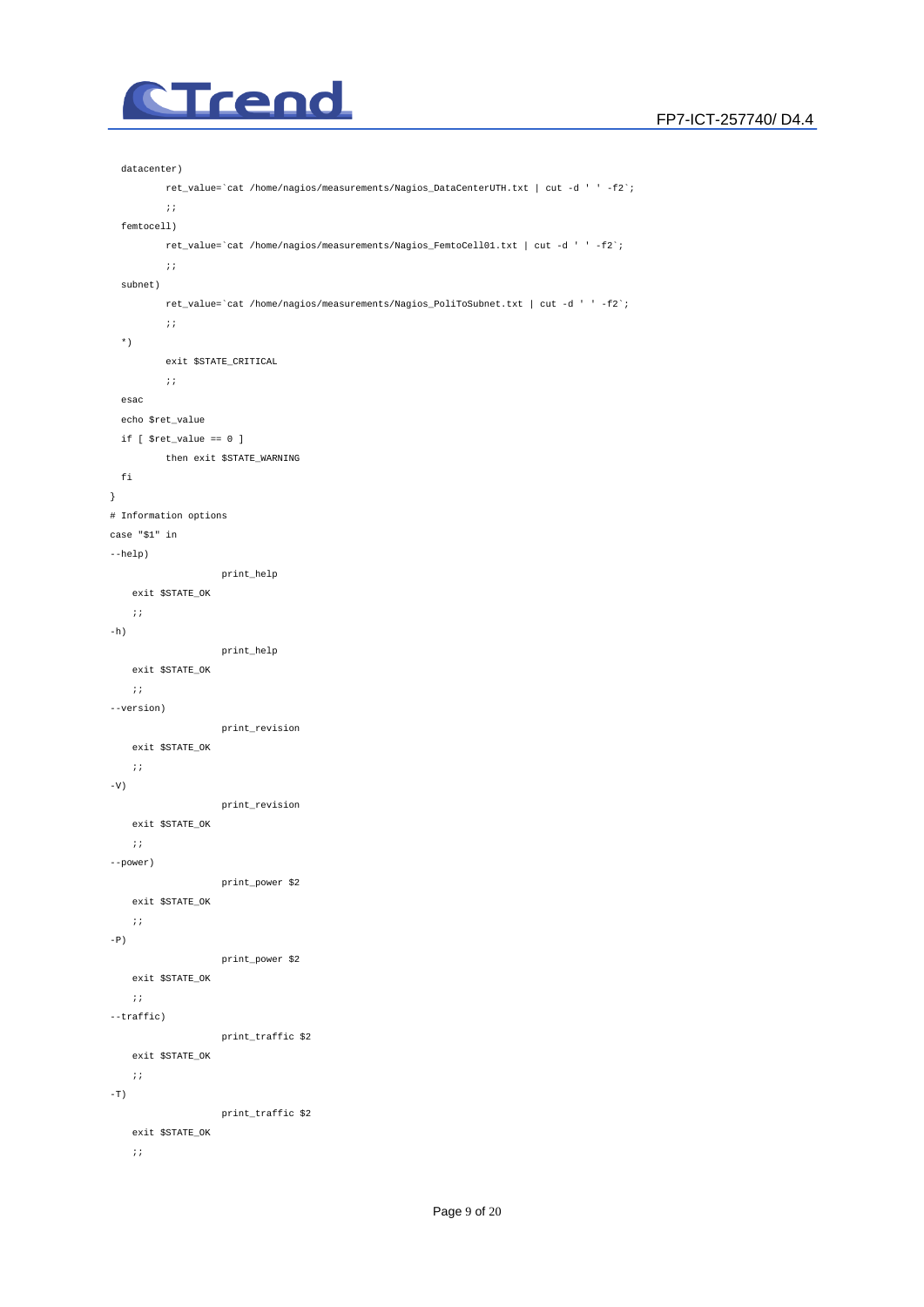

 $esac$ 

exit \$STATE\_CRITICAL

### Finally, we report also the configuration file used inside Nagios to identify the devices.

 $'$ \$ARG2\$'

| #                                                                      |
|------------------------------------------------------------------------|
| # HOST DEFINITIONS                                                     |
| #                                                                      |
|                                                                        |
|                                                                        |
|                                                                        |
| define command{                                                        |
| command_name<br>check_trend_meter                                      |
| command_line<br>/usr/local/nagios/libexec/check_trend_meter '\$ARG1\$' |
| $\bigg\}$                                                              |
|                                                                        |
|                                                                        |
| # Define a host for the printer we'll be monitoring                    |
| # Change the host_name, alias, and address to fit your situation       |
|                                                                        |
| define host{                                                           |
| use generic-host<br>$\vdots$                                           |
| $\vdots$<br>host_name routerRoma                                       |
| alias<br>Router at UniRoma<br>$\vdots$                                 |
| hostgroups TREND-meters<br>$\vdots$                                    |
| max_check_attempts 1<br>$\vdots$                                       |

 $\,$   $\,$ 

 $\operatorname{define\ host} \{$ 

 $\ddot{\cdot}$ use generic-host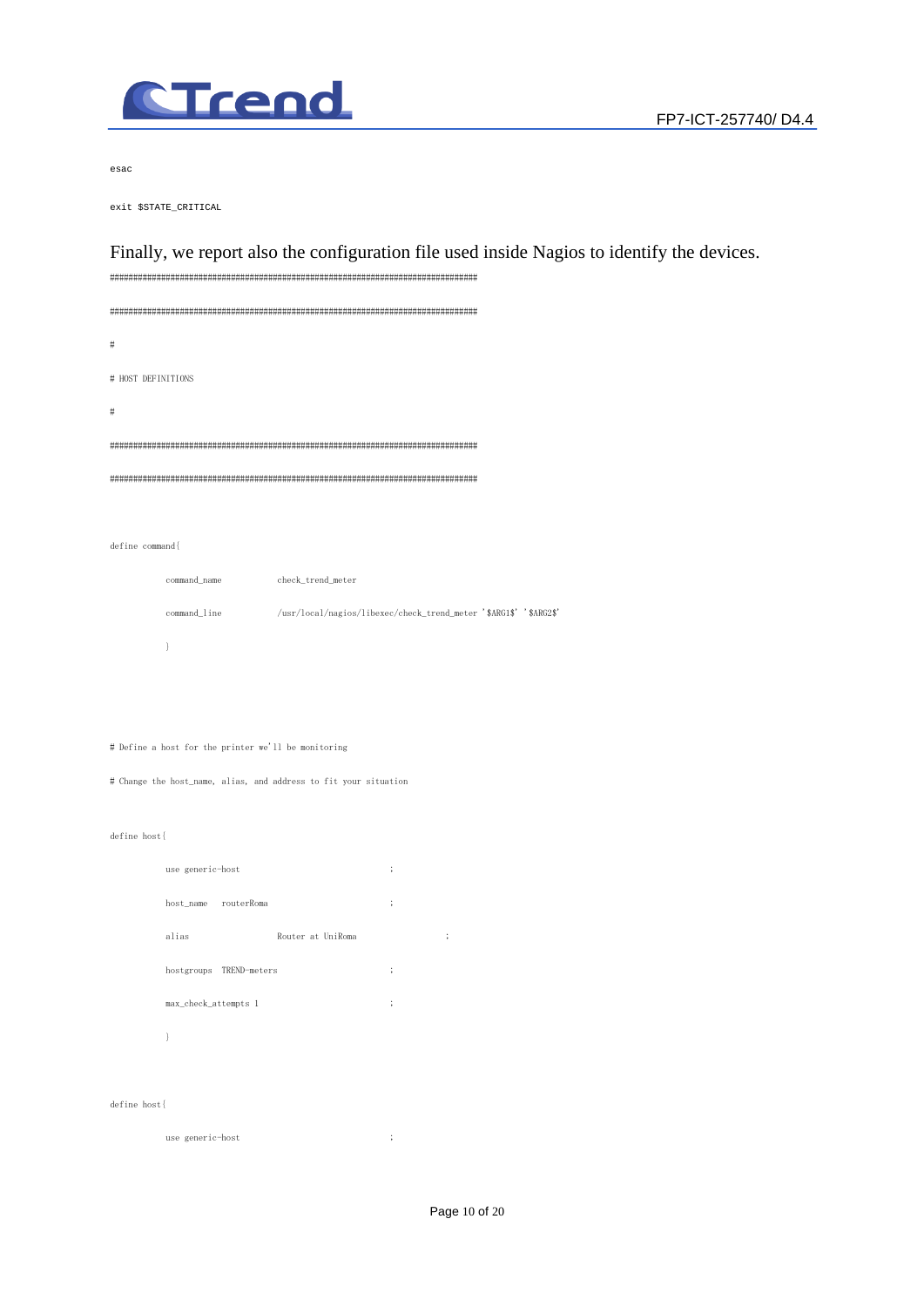

# host\_name PCPoli ; alias PC at Politecnico ; hostgroups TREND-meters ; max\_check\_attempts 1 ; }

#### define host{

| use generic-host |          |                              | $\ddot{\cdot}$ |  |
|------------------|----------|------------------------------|----------------|--|
| host_name        | SWRouter |                              | $\ddot{\cdot}$ |  |
| alias            |          | Software Router at Unigenova | ٠<br>٠         |  |

| hostgroups TREND-meters | ٠<br>, |
|-------------------------|--------|
| max_check_attempts 1    | ;      |
|                         |        |

#### define host{

| use generic-host        |                   | ٠<br>,   |        |
|-------------------------|-------------------|----------|--------|
| host_name DataCenterIHU |                   |          | ٠<br>÷ |
| alias                   | Datacenter at IHU |          | ٠<br>, |
| hostgroups TREND-meters |                   | $\vdots$ |        |
| max_check_attempts 1    |                   | ٠<br>,   |        |
|                         |                   |          |        |

#### define host{

|              | use generic-host     |                         |                    | $\vdots$ |          |
|--------------|----------------------|-------------------------|--------------------|----------|----------|
|              | host_name Femtocell  |                         |                    | $\vdots$ |          |
|              | alias                |                         | Femtocell at ALBLF |          | $\vdots$ |
|              |                      | hostgroups TREND-meters |                    | $\vdots$ |          |
|              | max_check_attempts 1 |                         |                    | $\vdots$ |          |
|              | ł                    |                         |                    |          |          |
| define host{ |                      |                         |                    |          |          |
|              | use generic-host     |                         |                    | $\vdots$ |          |

host\_name PolitoSubnet ;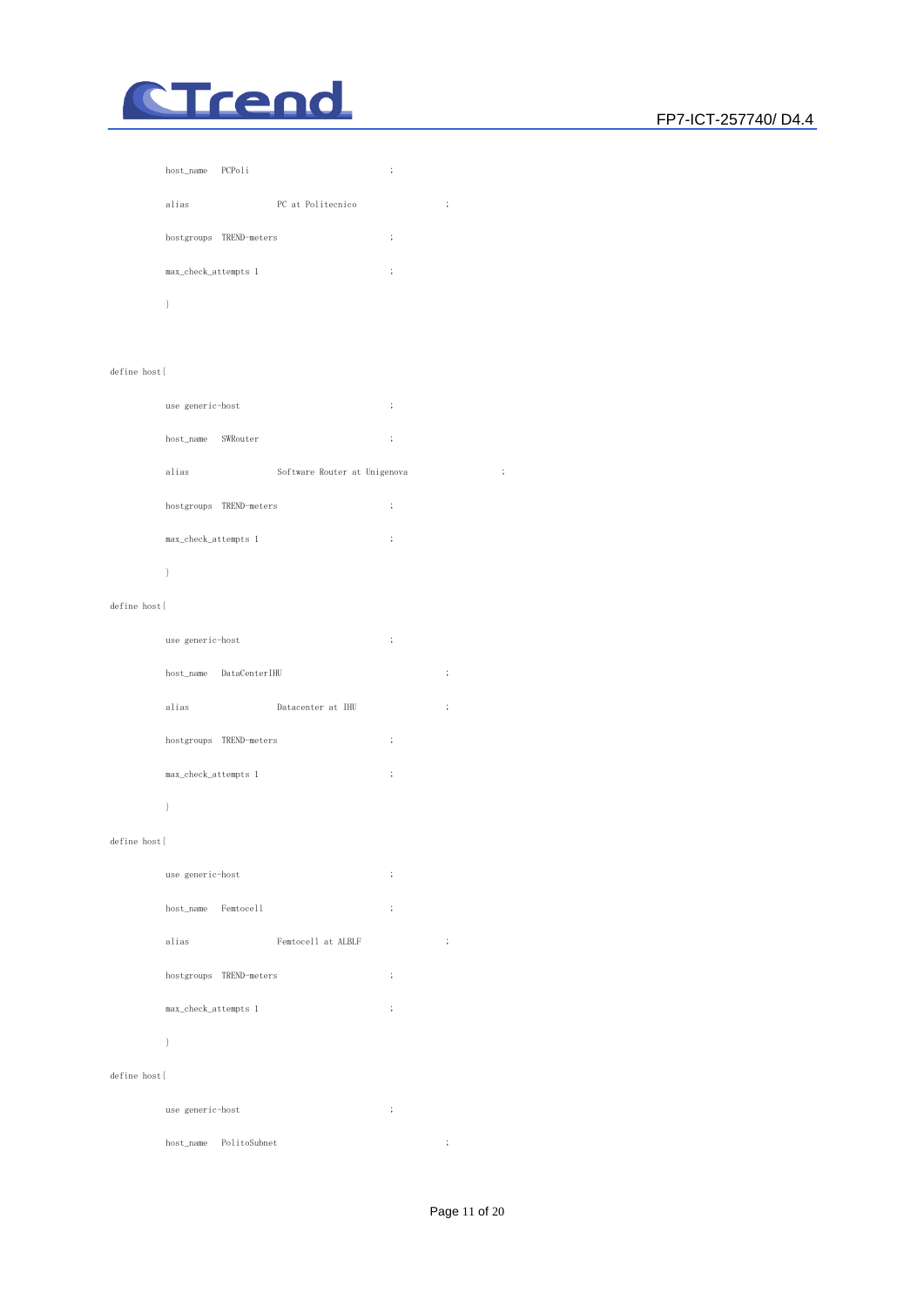

|                   | alias                    | Subnet at Politecnico                         | $\vdots$                                              |  |
|-------------------|--------------------------|-----------------------------------------------|-------------------------------------------------------|--|
|                   | hostgroups TREND-meters  | $\vdots$                                      |                                                       |  |
|                   | max_check_attempts 1     | $\vdots$                                      |                                                       |  |
|                   | $\mathcal{E}$            |                                               |                                                       |  |
|                   |                          |                                               |                                                       |  |
|                   |                          |                                               |                                                       |  |
|                   |                          |                                               |                                                       |  |
| $\sharp$          |                          |                                               |                                                       |  |
|                   | # HOST GROUP DEFINITIONS |                                               |                                                       |  |
| $\sharp$          |                          |                                               |                                                       |  |
|                   |                          |                                               |                                                       |  |
|                   |                          |                                               |                                                       |  |
|                   |                          |                                               |                                                       |  |
| define hostgroup{ |                          |                                               |                                                       |  |
|                   | hostgroup_name           | TREND-meters                                  | ; The name of the hostgroup                           |  |
|                   | alias                    | TREND-Meters Devices ; Long name of the group |                                                       |  |
|                   | $\mathcal{E}$            |                                               |                                                       |  |
|                   |                          |                                               |                                                       |  |
|                   |                          |                                               |                                                       |  |
|                   |                          |                                               |                                                       |  |
| #                 |                          |                                               |                                                       |  |
|                   | # SERVICE DEFINITIONS    |                                               |                                                       |  |
| #                 |                          |                                               |                                                       |  |
|                   |                          |                                               |                                                       |  |
|                   |                          |                                               |                                                       |  |
|                   |                          |                                               |                                                       |  |
|                   |                          |                                               |                                                       |  |
|                   |                          |                                               |                                                       |  |
| define service{   |                          |                                               |                                                       |  |
|                   | use generic-service      |                                               | $\vdots$                                              |  |
|                   | host_name                | routerRoma                                    | ; The name of the host the service is associated with |  |
|                   | service_description      | Power Consumption [W]                         | ; The service description                             |  |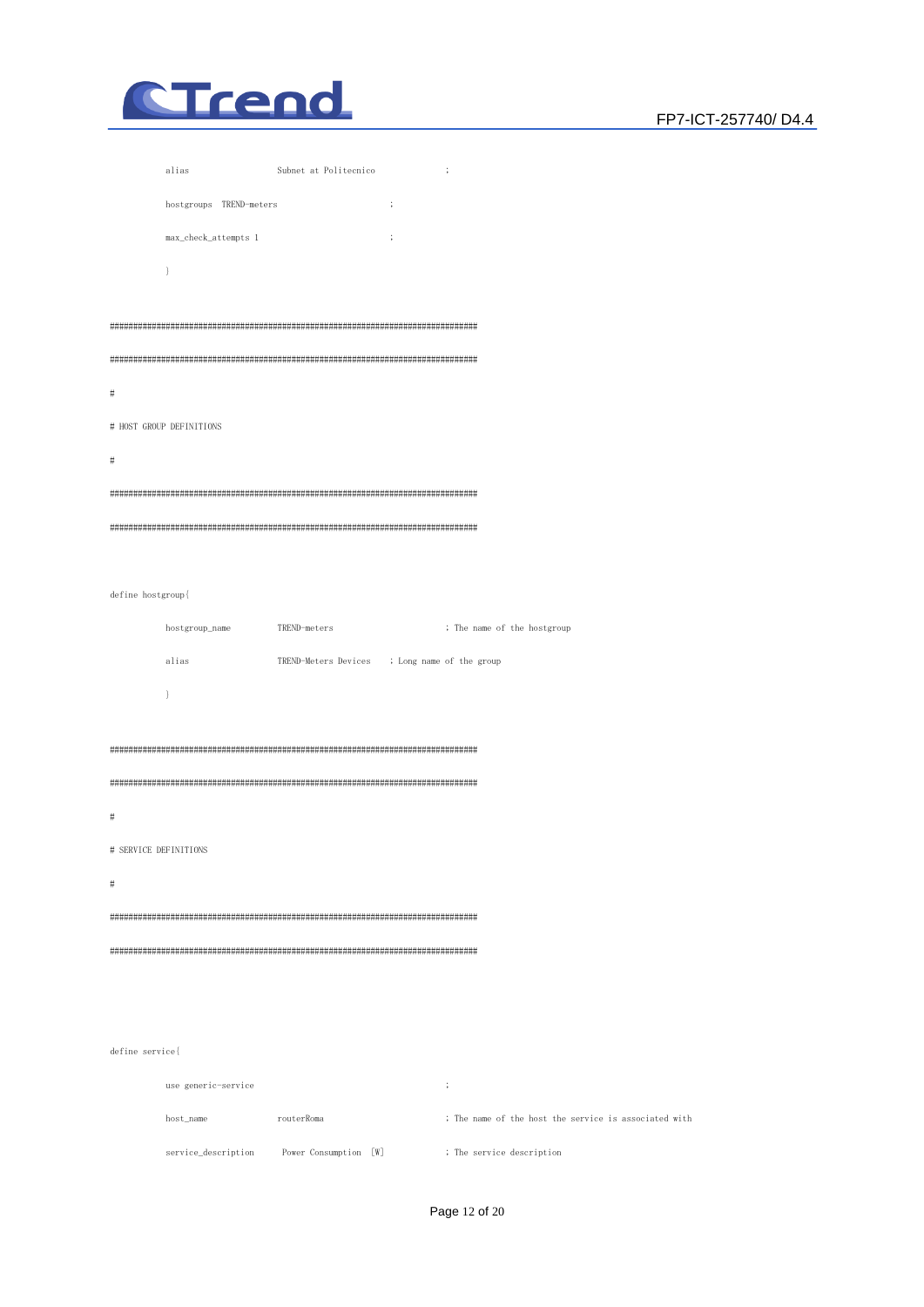

#### FP7-ICT-257740/ D4.4

| check command           | check trend meter!-P!router                                                  | ; The command used to monitor the service |
|-------------------------|------------------------------------------------------------------------------|-------------------------------------------|
| normal check interval 5 | ; Check the service every 5 minutes under normal conditions                  |                                           |
| retry_check_interval 1  | ; Re-check the service every minute until its final/hard state is determined |                                           |
|                         |                                                                              |                                           |

#### define service{

| use generic-service   |                |                       | $\vdots$                                                                     |
|-----------------------|----------------|-----------------------|------------------------------------------------------------------------------|
| host_name             | PCPoli         |                       | ; The name of the host the service is associated with                        |
| service_description   |                | Power Consumption [W] | ; The service description                                                    |
| check_command         |                |                       | check_trend_meter!-P!pc ; The command used to monitor the service            |
| normal_check_interval | -5             |                       | ; Check the service every 5 minutes under normal conditions                  |
| retry_check_interval  | $\overline{1}$ |                       | ; Re-check the service every minute until its final/hard state is determined |
|                       |                |                       |                                                                              |

#### define service{

| use generic-service   |                               |                                                                              |
|-----------------------|-------------------------------|------------------------------------------------------------------------------|
| host name             | SWRouter                      | : The name of the host the service is associated with                        |
| service description   | Power Consumption [W]         | ; The service description                                                    |
| check command         | check trend meter!-P!swrouter | ; The command used to monitor the service                                    |
| normal_check_interval | -5                            | ; Check the service every 5 minutes under normal conditions                  |
| retry_check_interval  | $\frac{1}{2}$                 | ; Re-check the service every minute until its final/hard state is determined |
|                       |                               |                                                                              |

#### $\mathbb{R}^3$  .

#### define service{

| use generic-service     |                |                                                             | $\cdot$ |                                                                              |
|-------------------------|----------------|-------------------------------------------------------------|---------|------------------------------------------------------------------------------|
| host_name               | DataCenterIHU  |                                                             |         | ; The name of the host the service is associated with                        |
| service_description     |                | Power Consumption [W]                                       |         | ; The service description                                                    |
| check command           |                |                                                             |         | check trend meter!-P!datacenter ; The command used to monitor the service    |
| normal_check_interval 5 |                | ; Check the service every 5 minutes under normal conditions |         |                                                                              |
| retry_check_interval    | $\overline{1}$ |                                                             |         | ; Re-check the service every minute until its final/hard state is determined |
|                         |                |                                                             |         |                                                                              |

define service{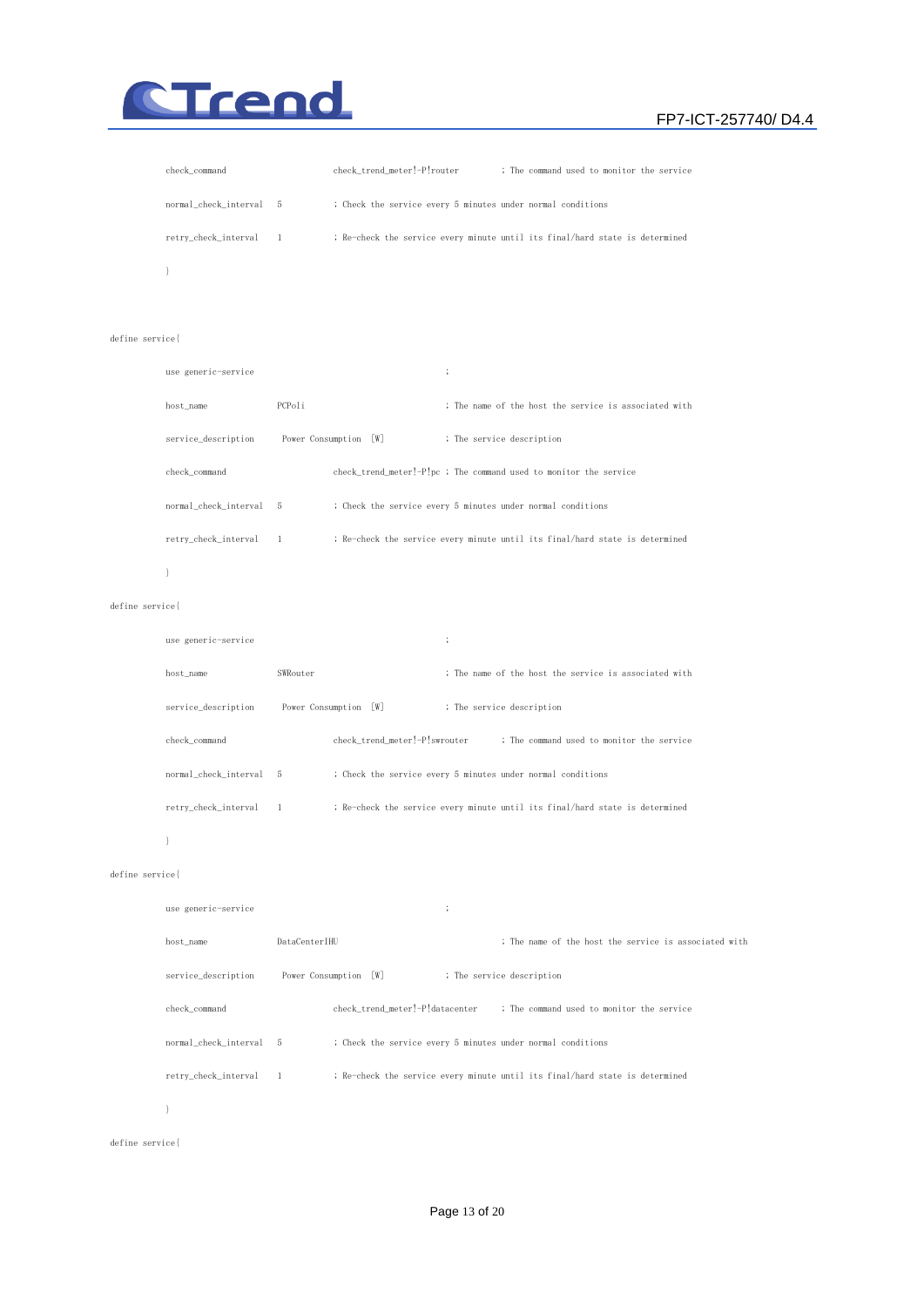

#### FP7-ICT-257740/ D4.4

| use generic-service     |                |                                                             | $\cdot$                   |                                                                              |
|-------------------------|----------------|-------------------------------------------------------------|---------------------------|------------------------------------------------------------------------------|
| host name               | PolitoSubnet   |                                                             |                           | : The name of the host the service is associated with                        |
| service_description     |                | Power Consumption [W]                                       | ; The service description |                                                                              |
| check_command           |                | check_trend_meter!-P!subnet                                 |                           | ; The command used to monitor the service                                    |
| normal_check_interval 5 |                | ; Check the service every 5 minutes under normal conditions |                           |                                                                              |
| retry_check_interval    | $\overline{1}$ |                                                             |                           | ; Re-check the service every minute until its final/hard state is determined |
|                         |                |                                                             |                           |                                                                              |

#### define service{

| use generic-service     |              |                                | ٠<br>÷ |                                                                              |  |
|-------------------------|--------------|--------------------------------|--------|------------------------------------------------------------------------------|--|
| host_name               | Femtoce11    |                                |        | : The name of the host the service is associated with                        |  |
| service_description     |              | Power Consumption [W]          |        | ; The service description                                                    |  |
| check_command           |              | check trend meter!-P!femtocell |        | ; The command used to monitor the service                                    |  |
| normal_check_interval 5 |              |                                |        | ; Check the service every 5 minutes under normal conditions                  |  |
| retry_check_interval    | $\mathbf{1}$ |                                |        | ; Re-check the service every minute until its final/hard state is determined |  |
|                         |              |                                |        |                                                                              |  |

#### define service{

| use generic-service   |                                |              |  |  |  |
|-----------------------|--------------------------------|--------------|--|--|--|
| host_name             | routerRoma                     | ٠<br>$\cdot$ |  |  |  |
| service_description   | Utilization [Mbps]<br>$\vdots$ |              |  |  |  |
| check_command         | check_trend_meter!-T!router    | ٠<br>,       |  |  |  |
| normal_check_interval | 5                              | $\vdots$     |  |  |  |
| retry_check_interval  | 1                              | ٠<br>,       |  |  |  |
|                       |                                |              |  |  |  |

#### define service{

| use generic-service   |                                                |                           | $\vdots$ |
|-----------------------|------------------------------------------------|---------------------------|----------|
| host_name             | PCPoli                                         |                           | $\vdots$ |
| service_description   | Utilization [Mbps]<br>$\overline{\phantom{a}}$ |                           |          |
| check_command         | check_trend_meter!-T!pc                        | ٠<br>$\ddot{\phantom{0}}$ |          |
| normal_check_interval | -5                                             |                           | ٠<br>٠   |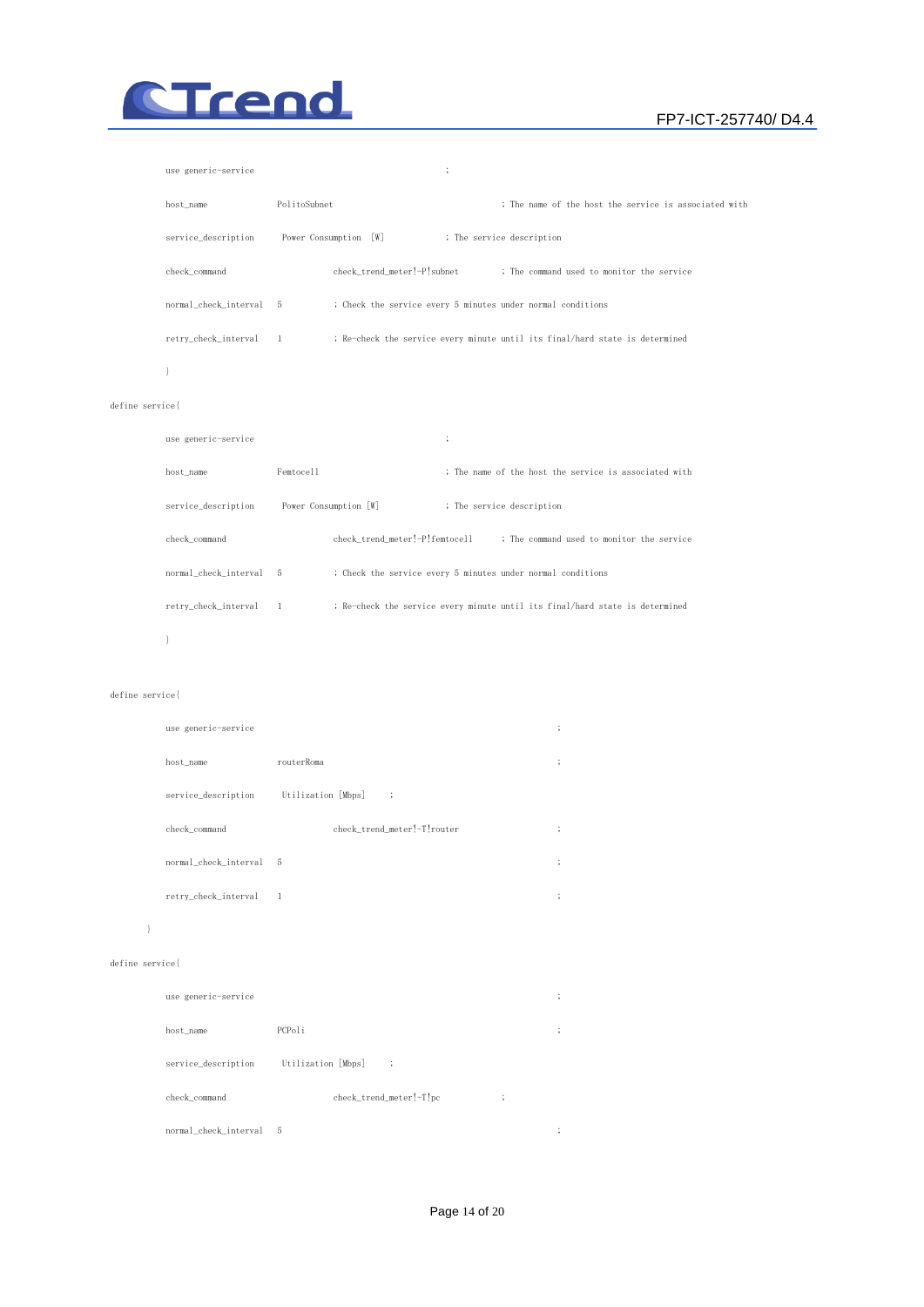

| retry_check_interval 1 |  |  |
|------------------------|--|--|
|                        |  |  |

#### $\mathbb{R}^3$

#### define service{

| use generic-service   |                                | , |
|-----------------------|--------------------------------|---|
| host_name             | SWRouter                       | ٠ |
| service_description   | Utilization [Mbps]<br>$\vdots$ |   |
| check_command         | check_trend_meter!-T!swrouter  | ٠ |
| normal_check_interval | - 5                            | ٠ |
| retry_check_interval  |                                |   |

#### $\mathbb{R}^3$

#### define service{

| use generic-service     |                                            | ٠<br>$\cdot$ |          |
|-------------------------|--------------------------------------------|--------------|----------|
| host_name               | DataCenterIHU                              |              | $\vdots$ |
| service_description     | Utilization [Mbps]<br>$\ddot{\phantom{1}}$ |              |          |
| check_command           | check_trend_meter!-T!datacenter            | $\vdots$     |          |
| normal_check_interval 5 |                                            | ٠<br>$\cdot$ |          |
| retry_check_interval    | $\overline{1}$                             | $\vdots$     |          |

#### $\mathbb{R}^3$  . The set of  $\mathbb{R}^3$

#### define service{

|  | use generic-service     |                             | ٠<br>$\cdot$         |                      |
|--|-------------------------|-----------------------------|----------------------|----------------------|
|  | host_name               | PolitoSubnet                |                      | $\ddot{\phantom{1}}$ |
|  | service_description     | Utilization<br>$\vdots$     |                      |                      |
|  | check_command           | check_trend_meter!-T!subnet | $\vdots$             |                      |
|  | normal_check_interval 5 |                             | $\vdots$             |                      |
|  | retry_check_interval    | $\overline{1}$              | $\bullet$<br>$\cdot$ |                      |
|  |                         |                             |                      |                      |
|  |                         |                             |                      |                      |

#### define service{

| use generic-service |                     |                      |
|---------------------|---------------------|----------------------|
| host_name           | Femtoce11           | $\ddot{\phantom{1}}$ |
| service_description | Utilization [Mbps]; |                      |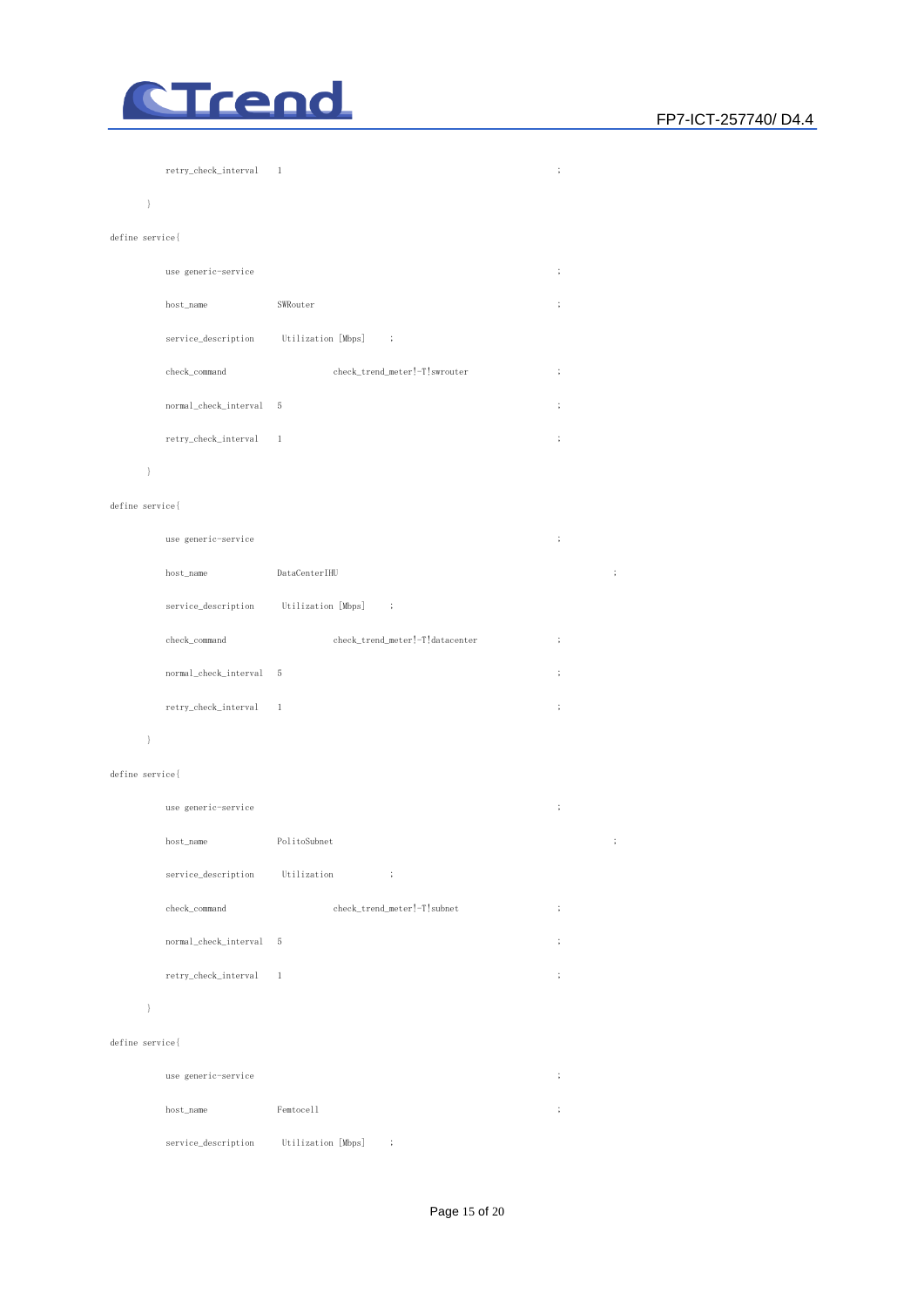

|  | check_command           |                | check_trend_meter!-T!femtocell | ٠<br>,       |
|--|-------------------------|----------------|--------------------------------|--------------|
|  | normal_check_interval 5 |                |                                | ٠<br>$\cdot$ |
|  | retry_check_interval    | $\overline{1}$ |                                | ٠<br>$\cdot$ |
|  |                         |                |                                |              |

#### **Integration with Spiceworks**

During this activity, we have integrated the measurements performed by Spiceworks in the TREND-meter tool. In particular, we have implemented a script which automatically exports the Spiceworks measurements inside the TREND-meter.

In particular, we have exploited the script run\_report.rb available in Spiceworks to send the raw measurements to the TREND-meter server. The syntax is the following one:

..\bin\ruby run\_report.rb -e <usernname spiceworks> -p <password spiceworks> -f csv 4

pscp -pw <password server trend-meter> report-4.csv trend@trend.polito.it: /home/trend/Data/UNIROMA-2/raw-data

In this way, a .csv file including all the measurements from Spiceworks is created and sent to the TREND-meter server. The script is automatically executed every 5 minutes in background.

Then, in the TREND-meter back-end, we have coded a script to parse the .csv file and to insert the data inside the database. Currently, Spiceworks is monitoring a printer inside the Department of the University of Rome. However, since neither power nor utilization are measured by Spiceworks, the only information available is the status of the printer (on, off or idle).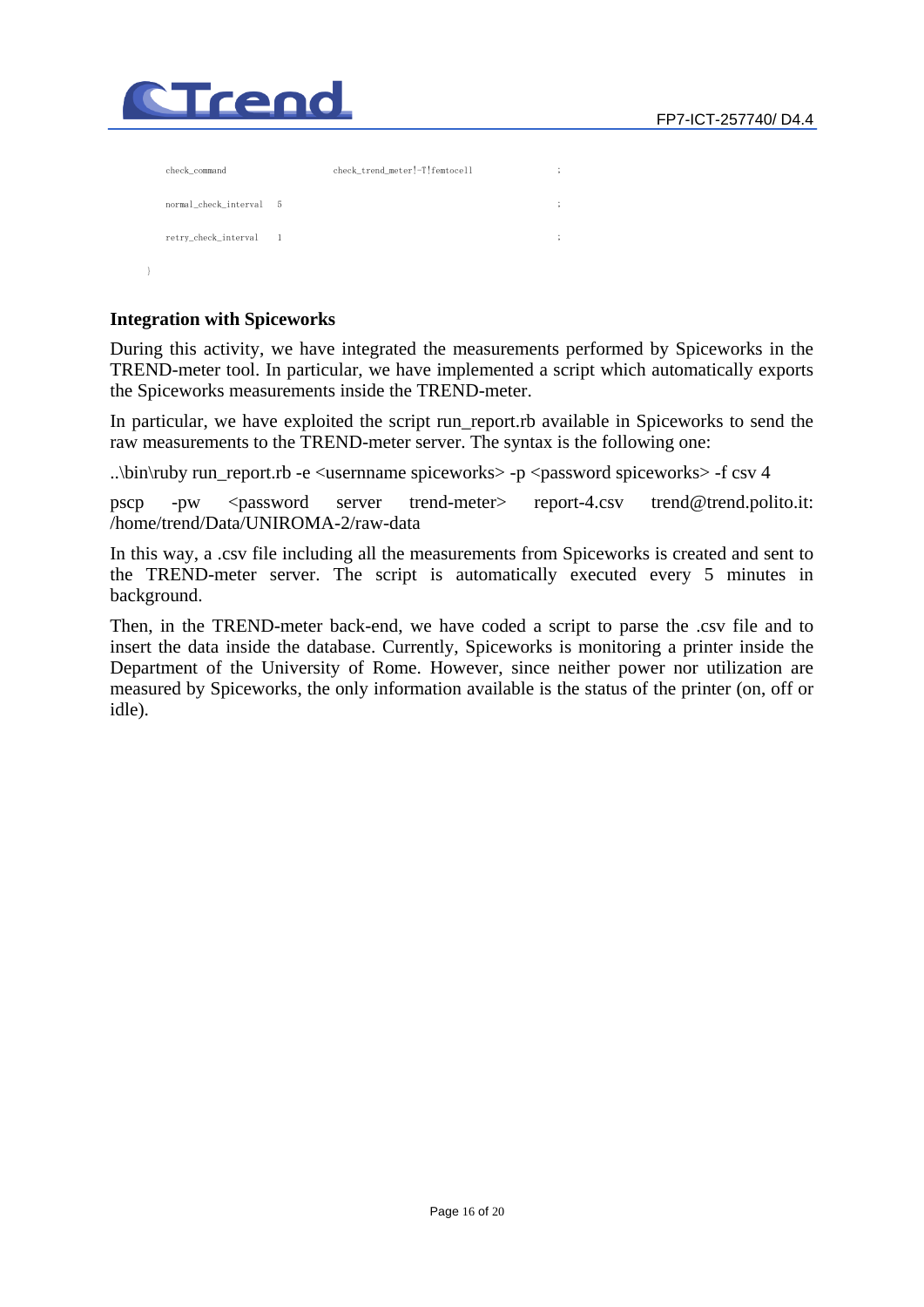

# **Papers**

## *Published papers*

| Involved<br>partners           | Authors                                                                                                                                                                                                                                                                                                                                                                                                                             | Title                                                                                               | Conference/<br>Journal                                                                                                                                                                          | Presentation/<br>publication<br>date |
|--------------------------------|-------------------------------------------------------------------------------------------------------------------------------------------------------------------------------------------------------------------------------------------------------------------------------------------------------------------------------------------------------------------------------------------------------------------------------------|-----------------------------------------------------------------------------------------------------|-------------------------------------------------------------------------------------------------------------------------------------------------------------------------------------------------|--------------------------------------|
| CNIT,<br>UTH,<br><b>IHU</b>    | Luca<br>Chiaraviglio,<br>Roberto Bruschi,<br>Antonio<br>Cianfrani,<br>Olga<br>Jaramillo<br>Maria<br>Ortiz,<br>George<br>Koutitas                                                                                                                                                                                                                                                                                                    | The<br>TREND<br>Meter:<br>Monitoring the Energy<br>Consumption<br>of<br><b>Networked Devices</b>    | International<br>Journal<br>of<br>Business Data<br>Communicatio<br>and<br>ns<br>Networking<br>(IJBDCN),<br>IGI<br>Global,<br>issue<br>special<br>"Green<br>on<br>Networking<br>and<br>Computing | On<br>press,<br>2013                 |
| ALBLF,<br>POLITO,<br>TUB, CNIT | Ivaylo<br>Haratcherev,<br>Michela Meo, Yi<br>Zhang, Yige Hu,<br>Alberto<br>Conte,<br>Filip Idzikowski,<br>Lukasz Budzisz,<br>Fatemeh<br>Ganji,<br>Raffaele<br>Bolla,<br>Olga<br>Jaramillo,<br>Roberto Bruschi,<br>Antonio<br>Cianfrani,<br>Luca<br>Chiaraviglio,<br>Angelo<br>Coiro,<br>Roberto<br>Gonzalez,<br>Carmen Guerreo,<br>Edion<br>Tego,<br>Francesco<br><b>Stratos</b><br>Matera,<br>Keranidis,<br>Giannis<br>Kazdaridis, | <b>The</b><br><b>TREND</b><br>Experimental Activities<br>"green"<br>on<br>Communication<br>Networks | The<br>24th<br>Tyrrhenian<br>International<br>Workshop on<br>Digital<br>Communicatio<br>Genoa,<br>ns,<br>Italy                                                                                  | September<br>2013.                   |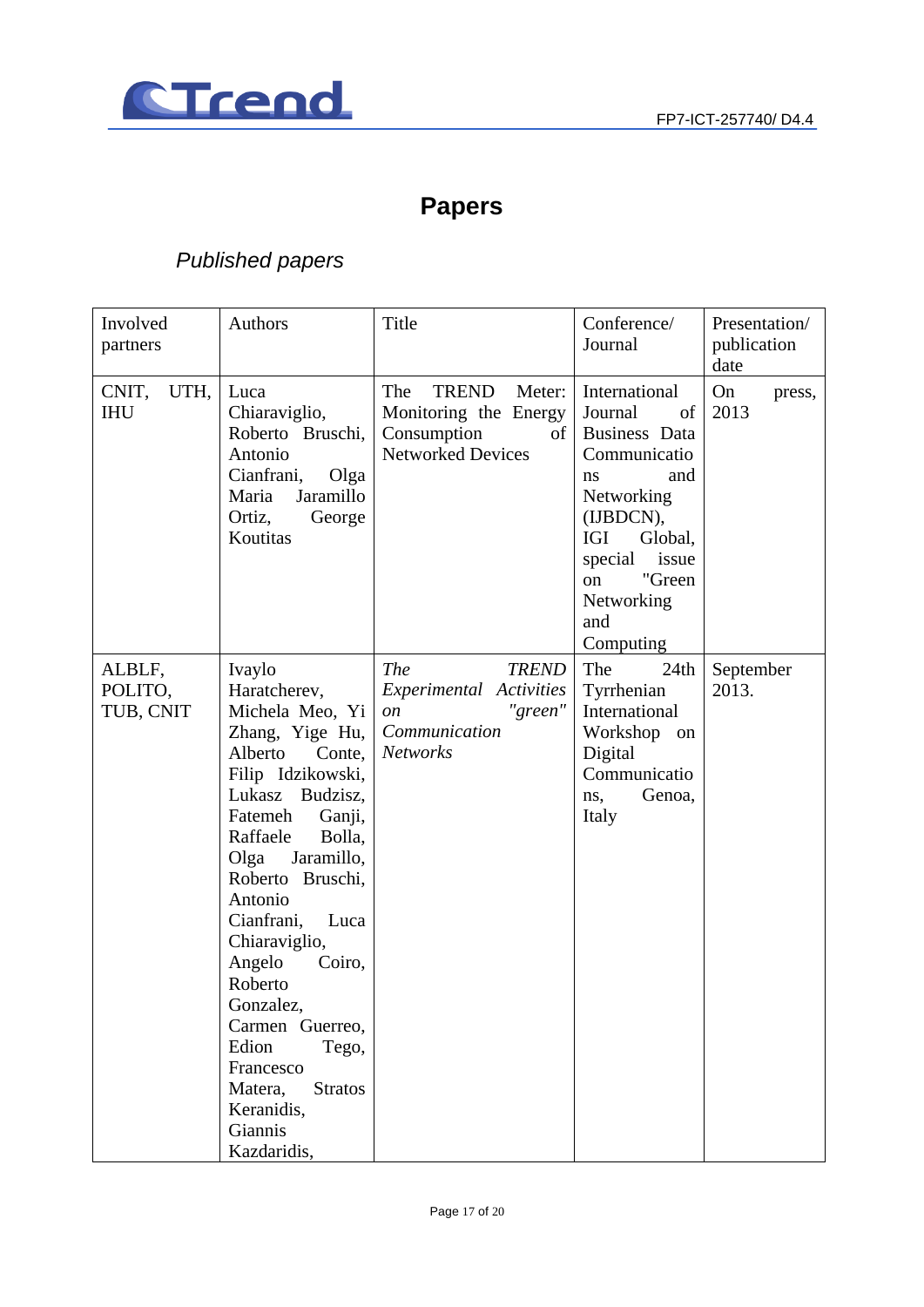

| $\mathbf{m}$ |  |  |  |
|--------------|--|--|--|
|              |  |  |  |

# *Planned (or submitted) papers*

| partners                 | Involved   Authors (if<br>known) | Title / Topic            | Conference/Journal       | Planned<br>date |
|--------------------------|----------------------------------|--------------------------|--------------------------|-----------------|
| $\overline{\phantom{0}}$ | $\overline{\phantom{0}}$         | $\overline{\phantom{0}}$ | $\overline{\phantom{0}}$ |                 |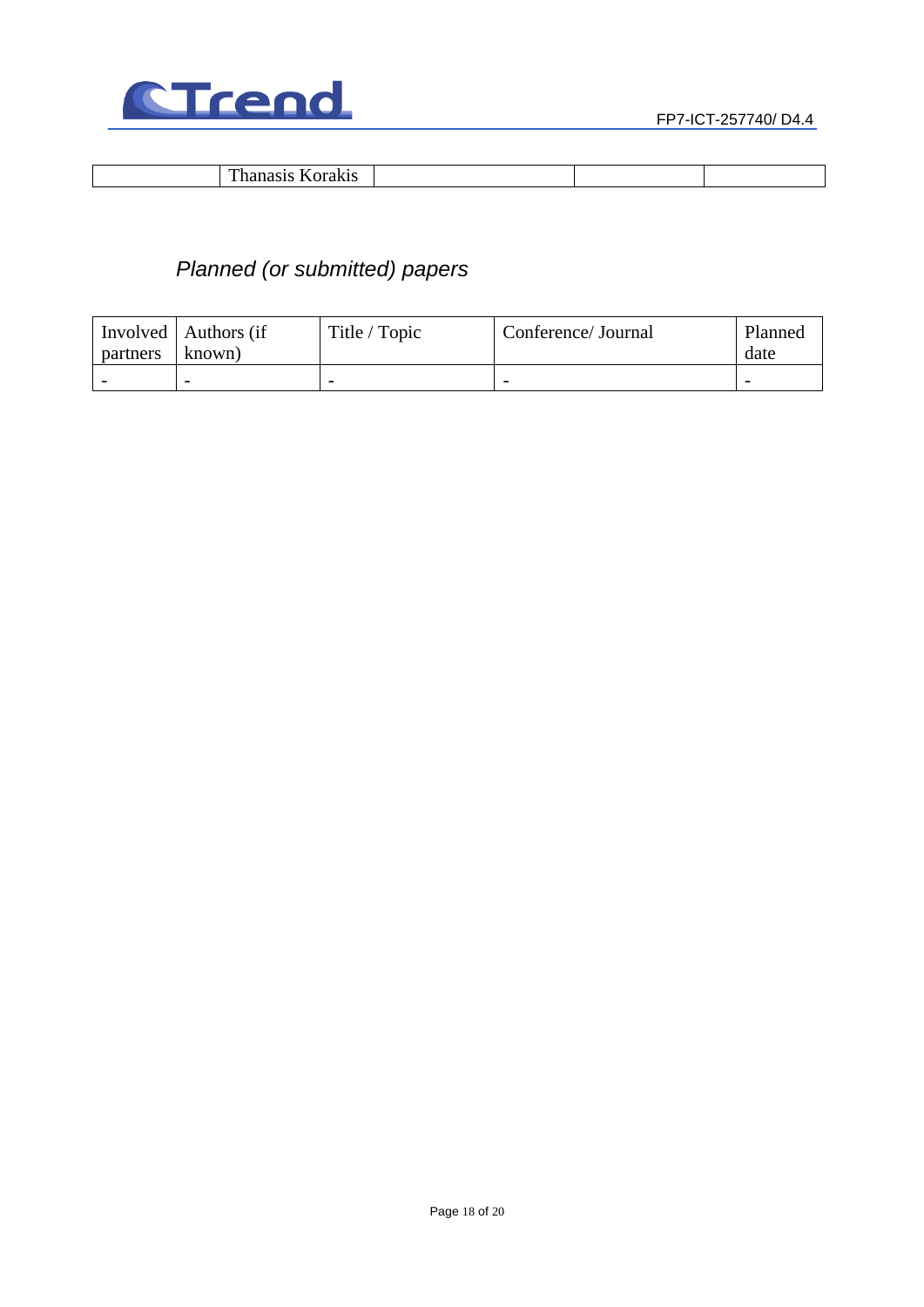

# **Mobility**

*Past mobility* 

| Involved                 | Person                   | m                        | T.                       |
|--------------------------|--------------------------|--------------------------|--------------------------|
| partners                 |                          | <b>ODIC</b>              | 'er10d                   |
| $\overline{\phantom{0}}$ | $\overline{\phantom{0}}$ | $\overline{\phantom{0}}$ | $\overline{\phantom{0}}$ |